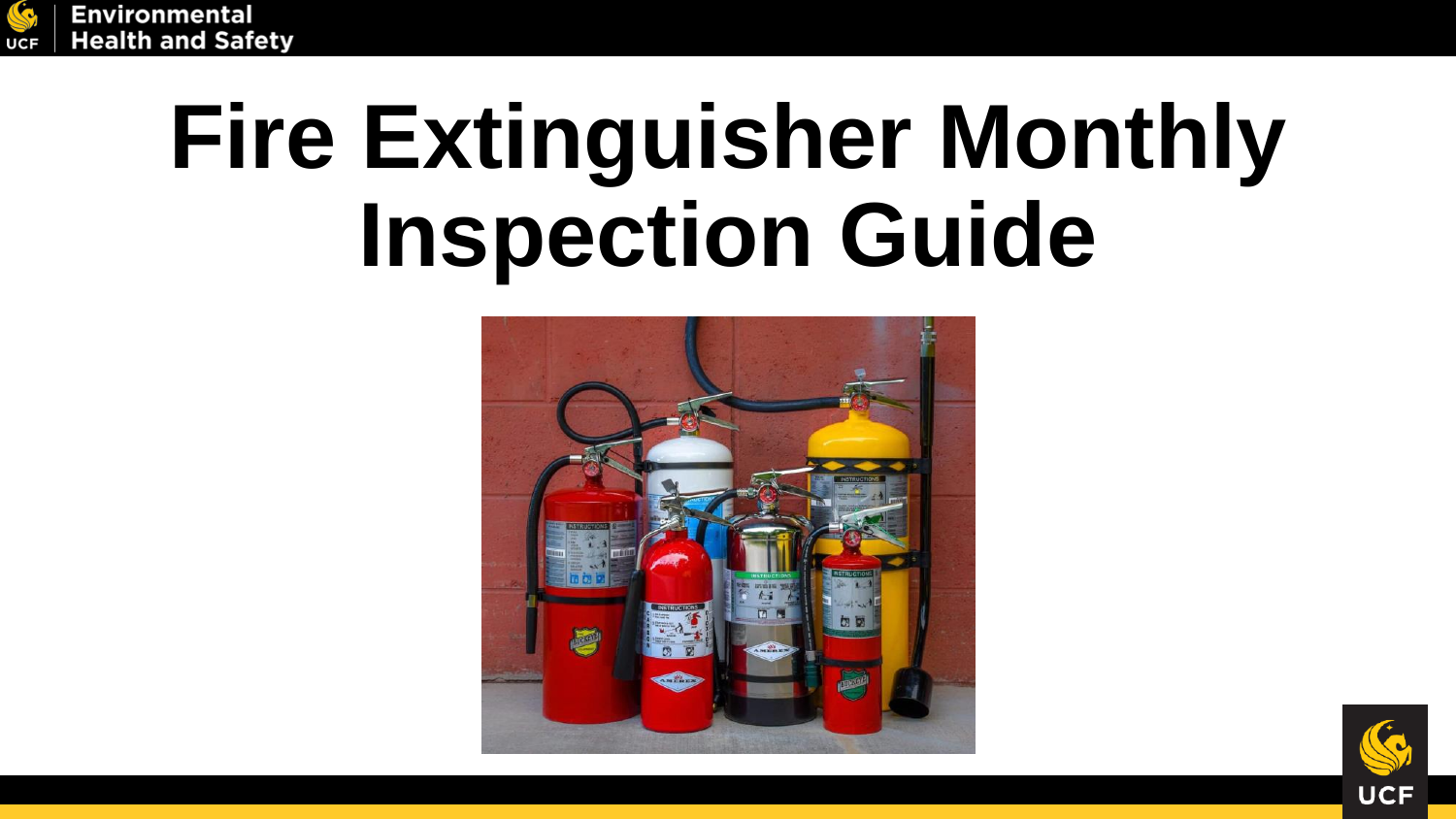

## **Fire Extinguisher Monthly Inspection**

- Required by the NFPA 10 (7.2.4.1)
- Monthly spot checks can be done by anyone
- Intended to give reasonable assurance extinguishers are operable when needed
- This guide will descried how to perform monthly fire extinguisher checks



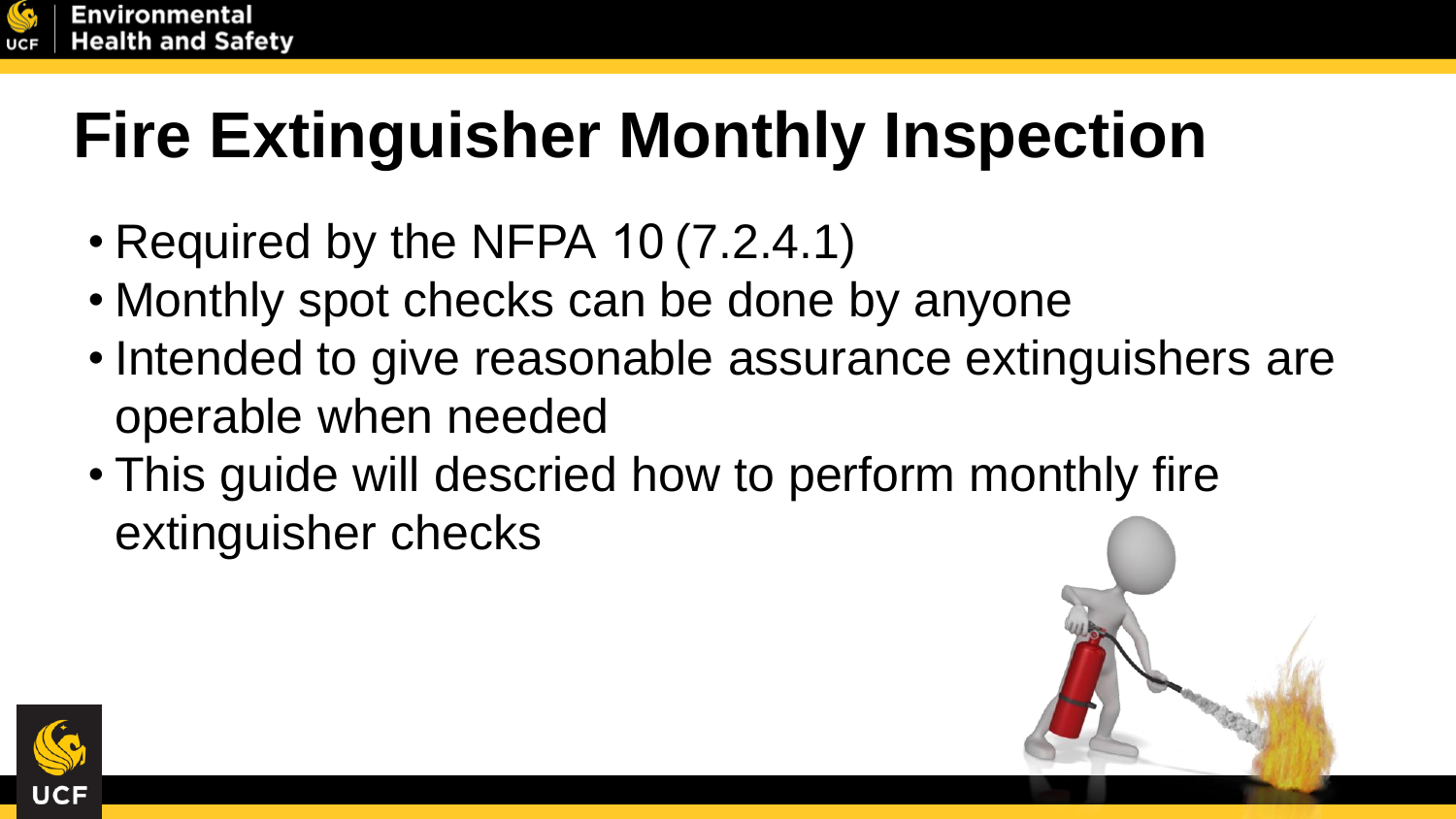

### **Extinguisher Locations**

- Before inspecting an extinguisher, you must know the locations of the units
	- Have a list of fire extinguishers you plan to inspect
	- Make sure extinguisher has a valid maintenance tag





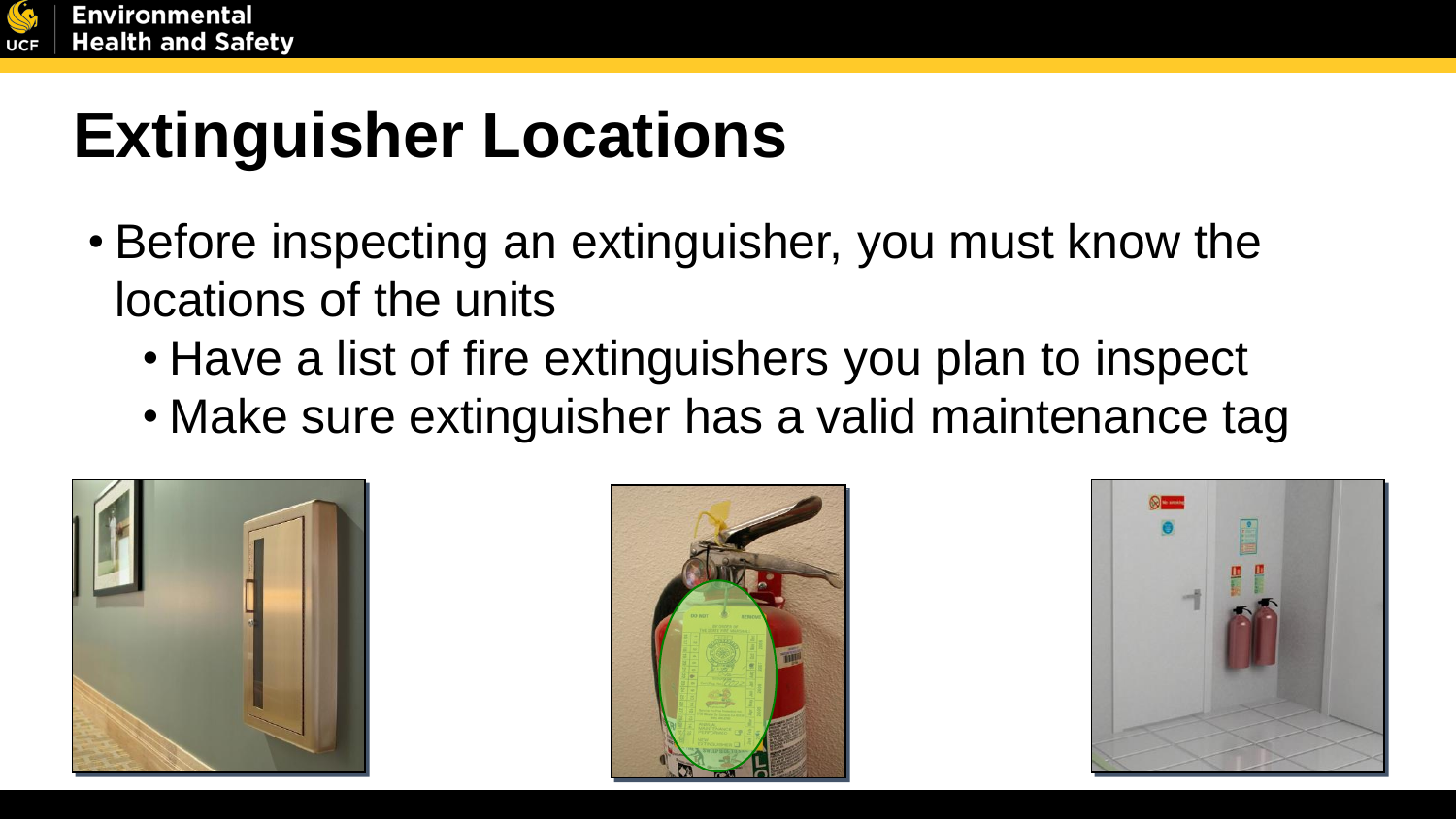

#### **Access**

- Ensure extinguisher is not blocked
	- Do not obstruct access *or* visibility
	- If blocked:
		- Relocate small items, report larger blockages
		- Report larger items to have them moved immediately







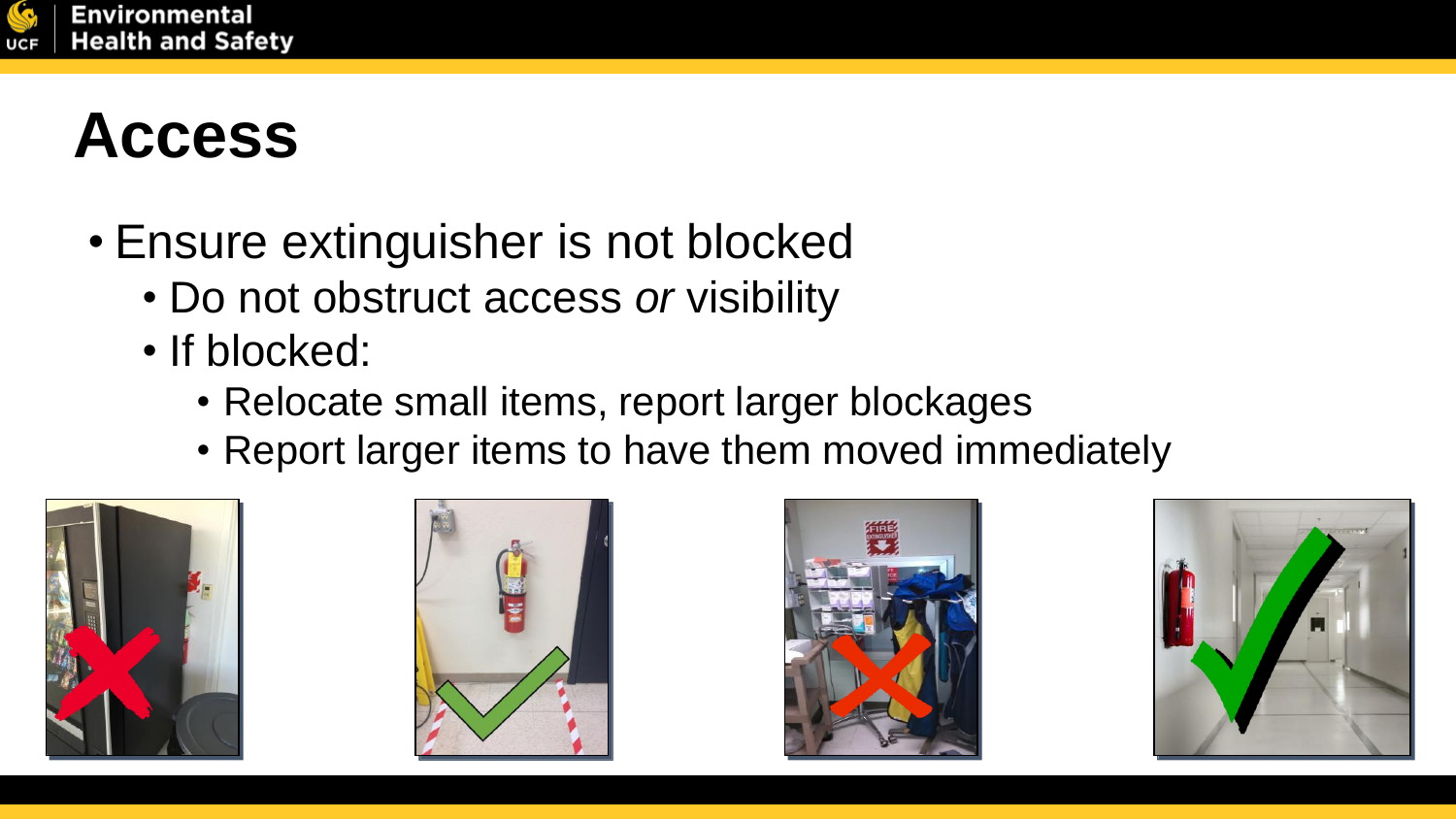

#### **Mounting and Labels**

- Fire extinguisher mounted on wall or in cabinet
	- The cabinet door should operate easily
- Labels and instructions must face outward
- All labels must be legible







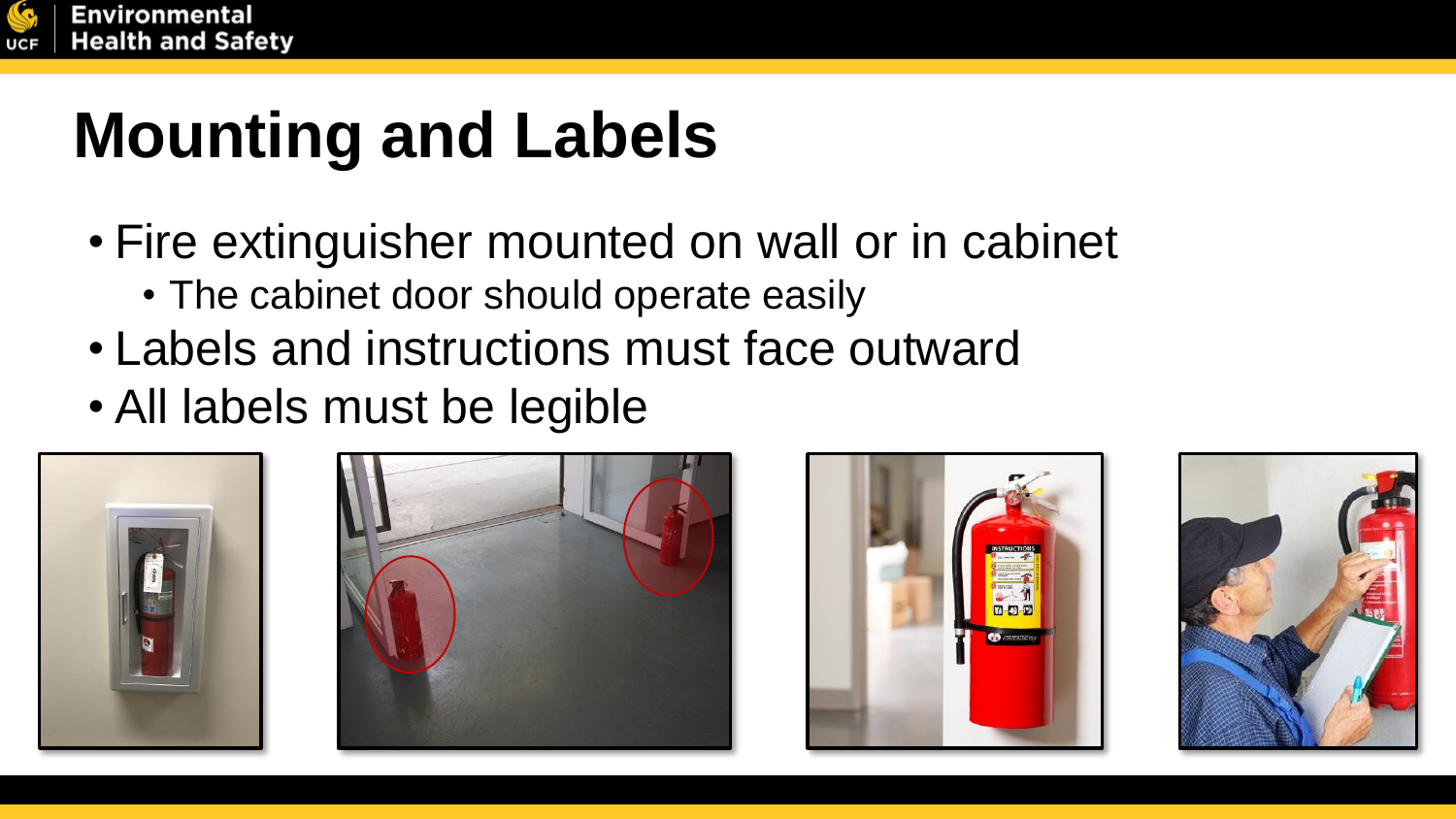



### **Seal, Pin, and Gauge**

- Ensure tamper seal is present and firmly holding the pin
- Gauge needs to indicate full charge (in the green)

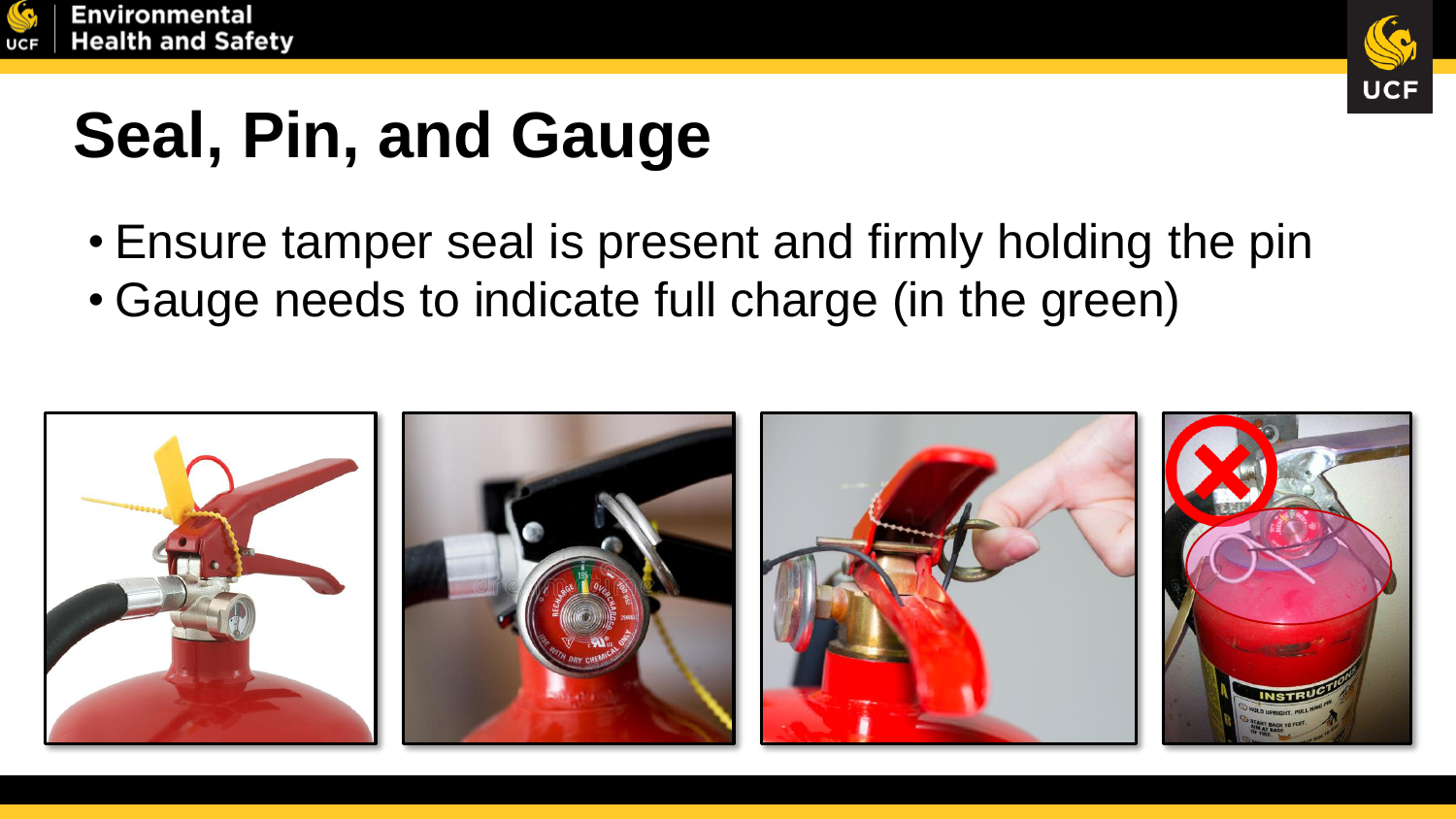

#### **Overall Condition**

- Confirm hose in good condition (look for cracks, discoloration)
- Nozzle should be clear of blockages
	- Signs of yellow powder may indicate leak or tampering
- No obvious physical damage or wear is noticeable.





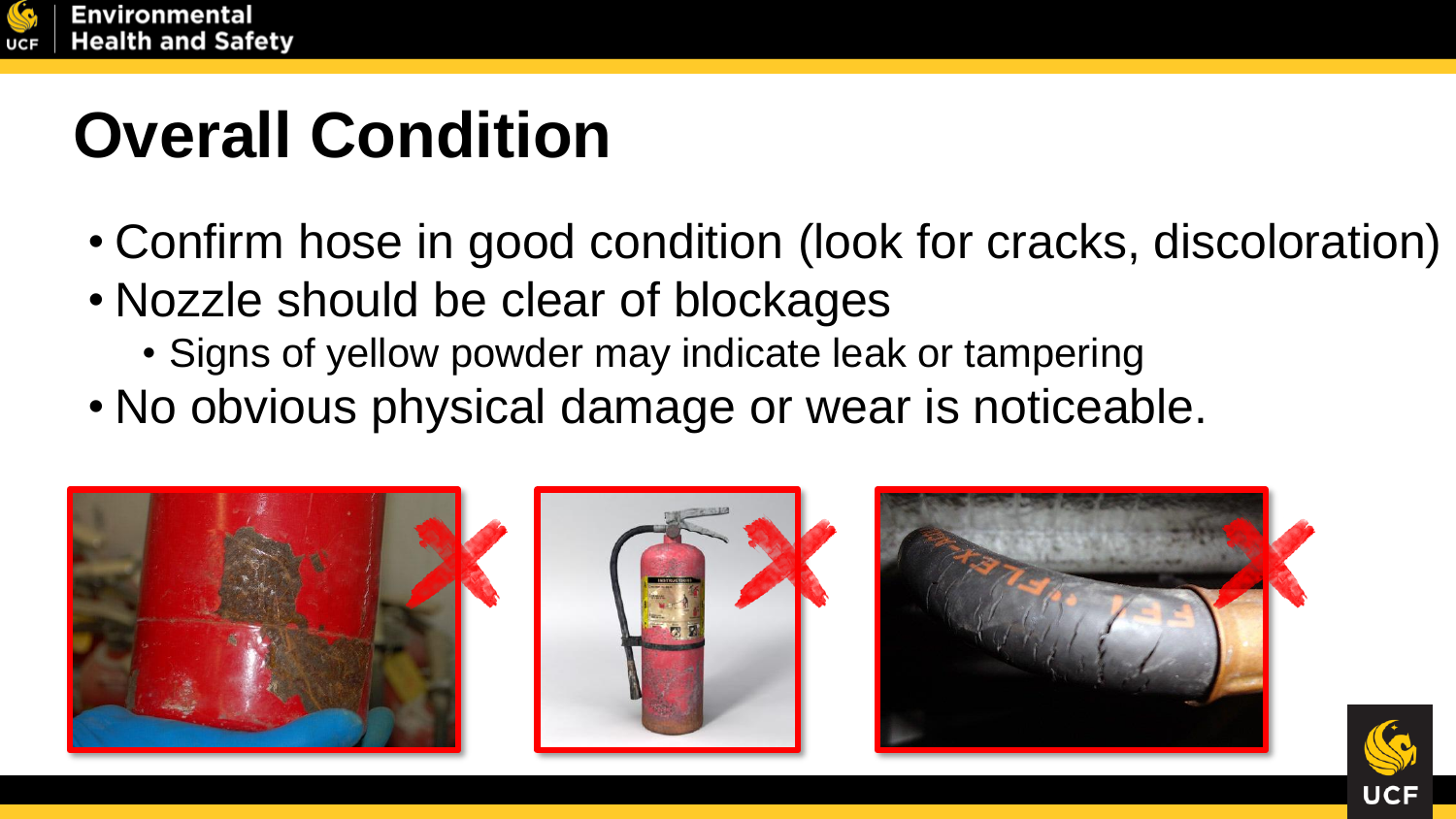

## **Initialing the Tag**

- Validate annual maintenance tag (from service provider) ensure it is within annual service date
- Sign and date tag (on back) with monthly inspection date and your initials



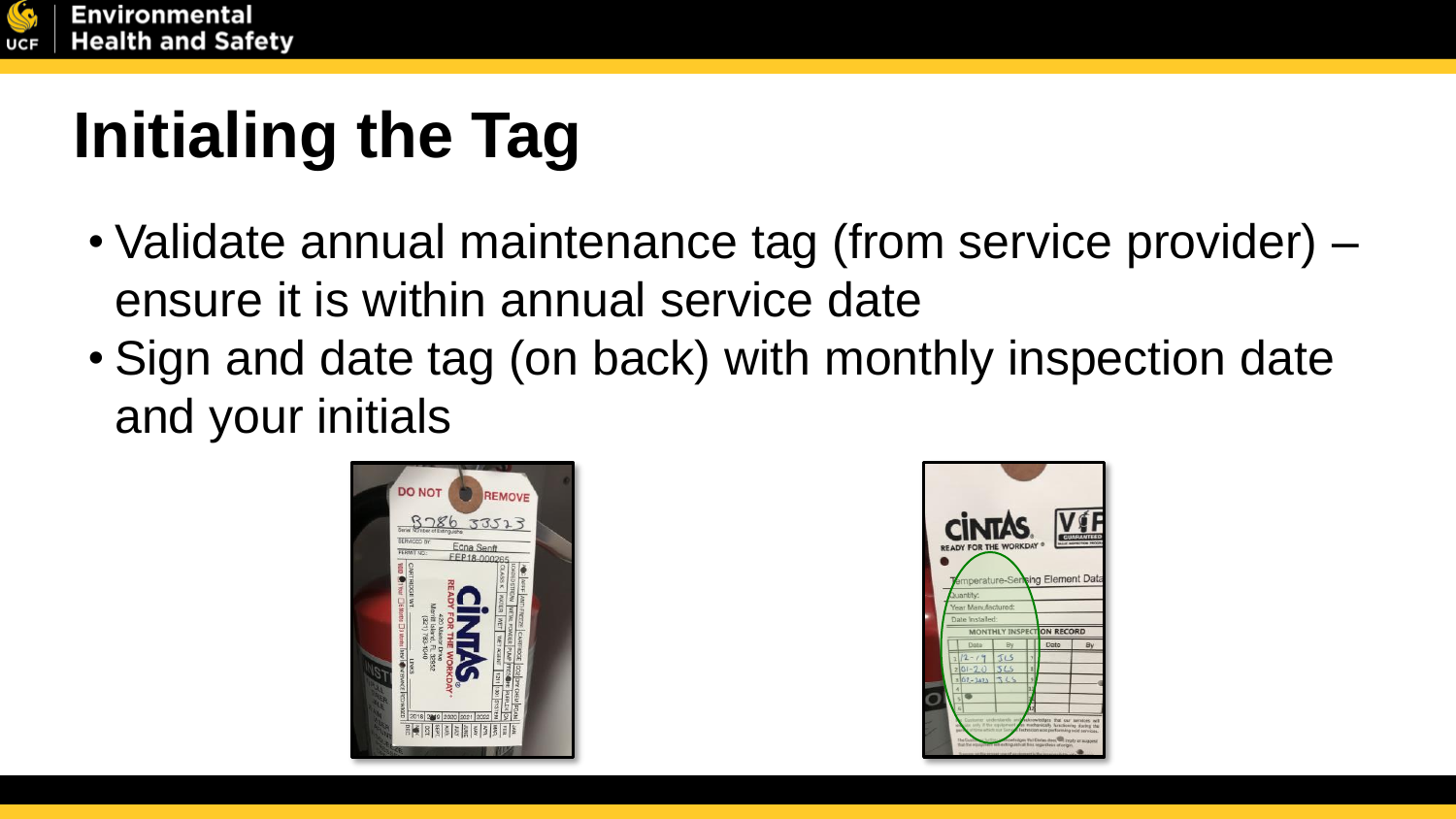

### **Summary**

- Fire Extinguisher Monthly Quick Checklist
	- Unit is in proper location
	- Unit is easily visible and accessible
	- Operating instructions are facing outward and legible
	- Safety seals in place and snug on pin
	- Gauge is in the green and unit appears full
	- Overall condition of unit looks undamaged
	- Initial the tag and report any problems